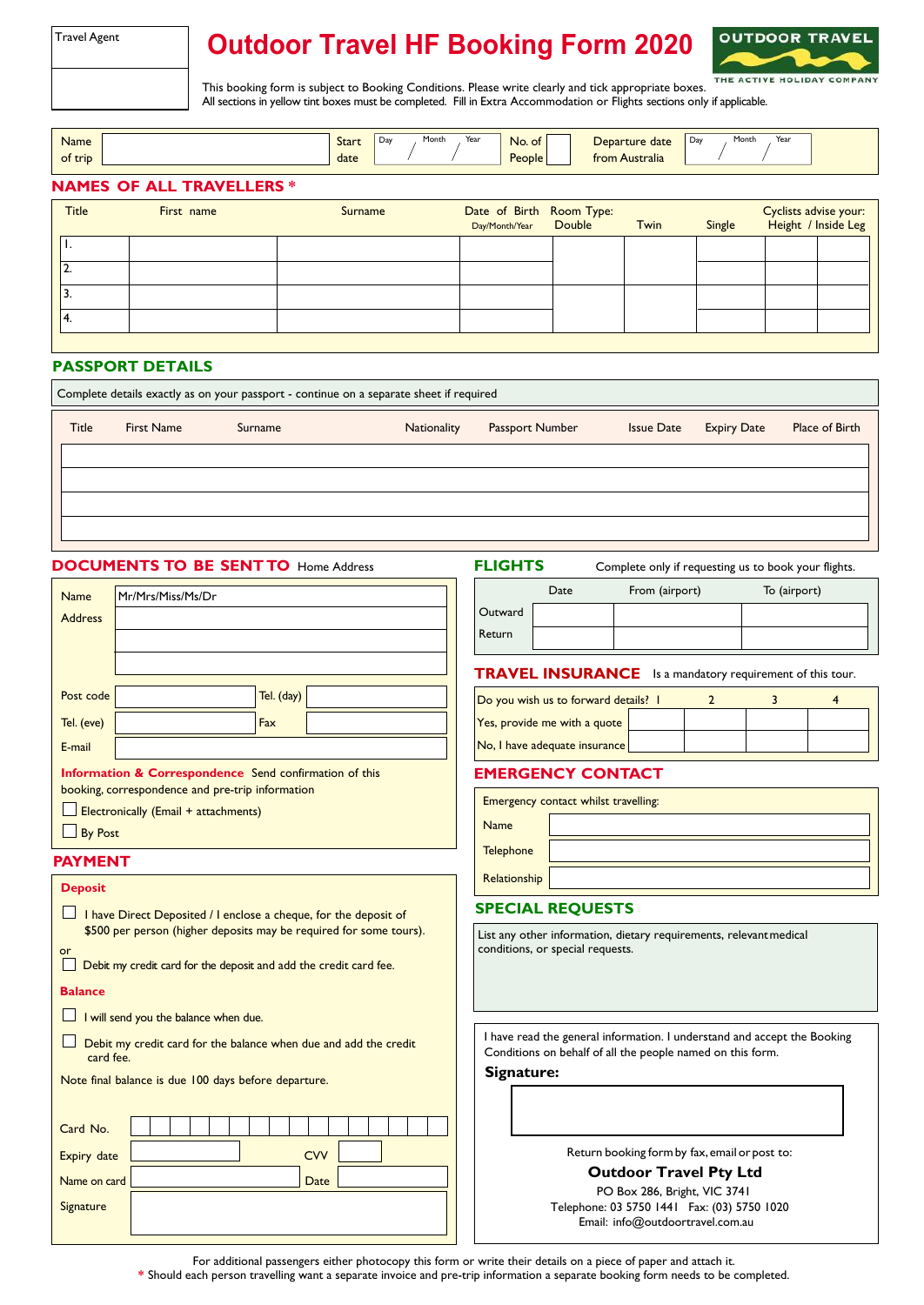## **OUTDOOR TRAVEL PTY LTD / HF HOLIDAYS BOOKING CONDITIONS 2020**

Please read this carefully. It sets out your agreement with OUTDOOR TRAVEL PTY LTD, trading as Outdoor Travel, and with their tour operators, service providers and agents. It contains important terms designed to protect your interests and by signing the booking form it binds you and all the members of your party to these conditions. Outdoor Travel, its owners, officers & employees give notice that they act only as agent for the Tour Operator or Service Provider. You should also read the Tour Operator Booking Conditions and any other travel information in the brochure, flyer, website or in any detailed itinerary or trip dossier.

**1 Outdoor Travel's Responsibilities:** OUTDOOR TRAVEL, including the owners, officers and employees give notice that they act only as agents for the operators who arrange the services.

Outdoor Travel does not itself provide carriage services, accommodation, transport or tours. Outdoor Travel acts as an agent for boat hire, accommodation providers, air, coach, shipping, rail and other transport providers, tour operators and other service and product providers (referred to as "service providers or tour operators"). All products and services provided by service providers are provided on those service providers' own terms and conditions, which may include limitations and exclusions of liability.

All bookings with Outdoor Travel and all tickets, vouchers, receipts, coupons, exchange orders and other like documents issued to the client, are subject to each service providers terms and conditions governing the provision of products and services to be provided by that service provider. Outdoor Travel shall not be liable for any acts, omissions or defaults whether negligent or otherwise, of any service provider or tour operator.

Outdoor Travel shall not be liable (whether in contract, tort or otherwise) for any injury, illness, death, loss, damage, expense, delay or inconvenience resulting directly or indirectly from circumstances outside of Outdoor Travel's control, including acts of nature, war, civil disturbances, strikes, floods, acts of government or authorities, breakdowns, accidents, disease, quarantine, terrorism, medical or customs regulations, and alterations, cancellations or delays concerning itineraries, timetables or accommodation.

**2 Your responsibilities:** Active holidays can be hazardous if you behave foolishly so don't take risks. In the interests of safety, we ask you to undertake to follow the instruction or advice of the tour operator, guide or representative; comply with any local codes of conduct or laws; and act sensibly and prudently at all times.

By signing this booking form you agree to indemnify Outdoor Travel its owners, officers and employees for all losses and / or damage arising from any act or default on your part or the part of a member of your party. In participating in the activity, the customer and members of your party agrees to be bound by the following conditions:

\* You confirm and warrant you are physically fit and suffer no medical conditions, which may affect your ability to participate in the tour activity;

\* You consent to receive medical treatment in the case of injury, accident or illness during the tour activity and to indemnify Outdoor Travel and the Operator against any claims, costs or expenses in respect of any treatment;

\* You agree that any film, photograph, sound, video or other recordings taken during the activity may be used at the complete discretion of Outdoor Travel or the operator without any prior approval;

\* You agree to be responsible for ensuring that you are dressed appropriately for the activity you are to undertake;

\* You agree to listen to your driver/guide/host or responsible person, follow their instructions and make sure any children in your care do the same. If in their view, your behaviour is such that they require you to leave the trip for the safety or enjoyment of the other passengers and/or tour staff, you agree to do so immediately and there will be no refund;

\* You accept the responsibility to ensure your personal travel documents (ie full passport, visas, air tickets etc) are in order. Please check these with your travel agent or with Outdoor Travel well before departure.

**3 Health and Fitness Requirements:** Please choose a holiday within your capabilities - ask our staff if you are unsure of what is required. The fitter and better prepared you are the more enjoyable it will be. However, most of our holidays require only reasonable fitness and good health. If you are unsure about your fitness or how any pre-existing medical condition may effect an active holiday please consult your doctor before making a reservation.

**4 Assumption of Risk:** When booking this holiday you acknowledge with the completion of the booking form by yourself or your representative that the activities you propose to undertake in addition to usual and risks inherent may have potential additional hazards including physical exertion, remoteness from medical facilities, weather extremes and limited evacuation facilities. These risks may include personal injury, disease or death, delays of whatever sort including transportation, loss or damage to property, equipment failure or the activity itself.

You acknowledge that the enjoyment of these activities is derived in part from the inherent risks involved or in part from travel beyond the safety risks of life at work or at home. You acknowledge that these inherent risks are the reason for your participation and you assume all the risks associated with the activity or holiday. You acknowledge that alterations to the scheduled itinerary or activity may be made by the tour operator as necessary.

**5 Passport, Visa & Vaccinations:** It is mandatory that you familiarise yourself with any visa and health requirements that may be applicable in the countries you are visiting. You are responsible for all entry/exit health and any other documents required by laws, regulations, orders, demands or requirements of countries visited or transited. Please note that passport and visa requirements are not the responsibility of Outdoor Travel or that of your travel agent. We recommend that you be in possession of a passport valid for at least 6 months beyond your intended stay overseas.

**6 Consular Advice:** Official travel advice issued by the Australian Department of Foreign Affairs and Trade is available in Australia by calling 1300 555 135 or visiting their web site <http://www.dfat.gov.au.>We recommend that you review this information both prior to making your booking and prior to departure. Once outside Australia you should contact the Australian consular office or embassy or their representative in each country for advice or information.

**7 How To Book:** Your booking comes into effect when Outdoor Travel accept from you or your travel agent a completed, signed booking form and payment of a \$500 per person per tour non-refundable deposit **and** issue a confirmation. Some tours require a higher non-refundable deposit to be paid and this is detailed in the individual tour information and will be made clear at the time of booking.

We highly recommend you take out travel insurance **when you make a booking** (See section 10 following).